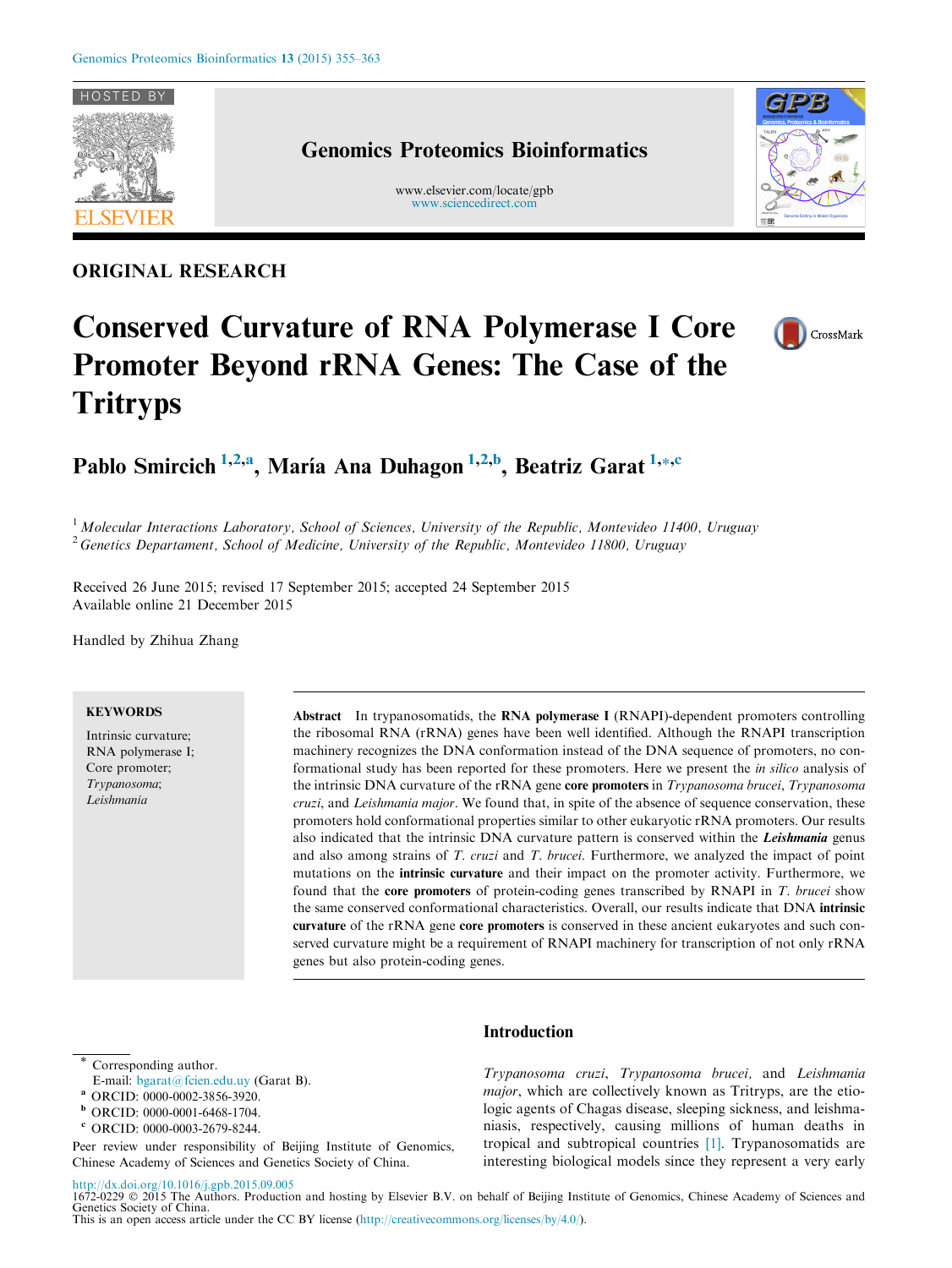branch in the eukaryotic evolution, thus show remarkable deviations from canonical eukaryotic paradigms.

In trypanosomatids, the protein-coding genes are arranged in large directional gene clusters (DGCs) [\[1\].](#page-7-0) Despite initiating at still imprecisely defined promoters [\[2–5\]](#page-7-0), RNA polymerase II (RNAPII) directs transcription of polycistronic mRNAs in an apparently constitutive manner [\[6,7\].](#page-7-0) Individual mRNAs are later generated by 5' trans-splicing, a process that involves the addition of a small conserved RNA called the spliced leader (SL) and the polyadenylation at their  $3'$  ends [\[8\]](#page-7-0). In this context, regulation of the expression of protein-coding genes in trypanosomatids seems to occur mainly at posttranscriptional levels [\[6,7\].](#page-7-0)

As in other eukaryotes, the trypanosomatid RNA polymerase I (RNAPI) drives rRNA gene transcription [\[9\].](#page-7-0) The rRNA transcription units are repeated in tandem and separated by intergenic spacer regions. They display a conserved core domain that includes the transcription start point (TSP), as well as upstream and downstream unique and repetitive control elements at variable distances [\[9\]](#page-7-0). The nucleotide sequences coding for rRNA genes and the overall organization of their promoters (including cis-acting elements and trans-acting factors) are evolutionary conserved [\[10\]](#page-7-0). However, the elements that mediate transcription initiation at the promoter show no obvious sequence identity across species. Indeed, signals directing protein recognition at the promoter region are constituted by DNA conformations rather than the primary nucleotide sequences [\[11,12\]](#page-7-0). For this reason, the conformational structures of the rRNA gene promoters have been examined in several organisms [\[11,12\].](#page-7-0) As a result, a common structural motif has been described for the rRNA gene conformation, which consists of a flexible structure surrounded by a region with intrinsic curvature at the proximity of TSP. In addition, conserved structural signals have been considered to account for the functional exchangeability of heterologous RNAPI transcription factors in the absence of consensus sequence binding sites [\[11\]](#page-7-0). However, no promoter conformational study has been reported for Tritryps so far.

Interestingly, the T. brucei RNAPI has the unusual function of directing the transcription of the gene families encoding the developmentally-regulated variant surface glycoproteins (VSGs) and genes encoding the less variable EP/GPEET procyclinss [\[13\]](#page-7-0). VSGs are key actors in the evasion of the host immune system, since their protein isoforms are switched at the cell surface during the antigenic variation process. There are 10–20 telomeric bloodstream expression sites (BESs), from which the VSG can be transcribed as a polycistron mRNA together with the socalled expression site associated genes (ESAGs), while only one VSG variant is expressed at a time [\[14\]](#page-7-0). The BES promoters have been found to share a high degree of sequence identity [\[14,15\].](#page-7-0) Upon entering the insect vector, the trypanosomes transform into procyclic forms and, at that point, the gene expression of VSGs is silenced and VSGs at the cell surface are replaced by procyclins, another type of stage-specific glycoproteins. These procyclin proteins can be classified into two different types: one containing a domain of tandem pentapeptide repeats (GPEET) and the other characterized by a dipeptide repeat (EP) [\[13\]](#page-7-0). Genes encoding procyclins are organized in two distinct loci—  $GPEET/PAG3$  and  $EPI/PAG1-2$ , each harboring a single independent promoter [\[16\]](#page-7-0). Afterward, at the salivary gland of the fly vector, the differentiation of procyclic into the metacyclic infective form leads to the expression of a specific set of VSG genes, which are distinctively transcribed into monocistronic mRNAs [\[17\].](#page-7-0) Although it is estimated that there are 25 metacyclic VSG expression sites, sequence data are limited due to the gene assembly difficulties caused by their telomere location [\[18\]](#page-7-0).

To further the current understanding of the molecular mechanisms involved in transcription initiation by RNAPI in trypanosomatids, we examined whether the core promoters of Tritryp rRNA gene share the conformational characteristics conserved in eukaryotes. To evaluate the conservation of this phenomenon, we extended the analyses to the genus Leishmania and also to strains variants of T. cruzi and T. brucei. Furthermore, the analysis of the previously-reported transcriptionally-deficient single nucleotide mutants at these core promoters showed that changes in curvature produced by base substitutions is sufficient to explain the observed transcriptional failure. Finally, we examined the intrinsic DNA curvature at the core promoter of the protein-coding genes that are distinctively transcribed by RNAPI in T. brucei. We found that regardless of the nature of the encoded products (either protein or RNA), the core promoters of the genes transcribed by the trypanosomatid RNAPI are characterized by the presence of the conserved pattern of curvature, as described for other eukaryotes. Altogether, these observations support the importance of promoter curvature for rRNA transcriptional machinery and, for the first time, extend this finding to protein-coding genes.

#### **Results**

#### The rRNA gene promoters of T. cruzi and T. brucei share the eukaryotic curvature

To start the comparative study of the core promoters of rRNA genes in the Tritryp, we first analyzed their nucleotide sequences. Considering the high intra-species nucleotide conservation among rDNA copies, we selected one representative sequence for each species, whose TSP were experimentally defined, and used the extensively studied human counterpart as an external group. We did not find obvious nucleotide sequence conservation among these rRNA promoters ([Table 1](#page-2-0)). On the contrary, when we compared the intrinsic curvature of the same core promoter sequences, we found that T. brucei and T. cruzi rRNA promoters showed the conserved eukaryotic DNA structural feature that has been previously described for the corresponding promoters in human [\[11\]](#page-7-0) ([Figure 1](#page-2-0)A). They are characterized by a region of high curvature, peaking consensually at position -20 relative to the TSP, which is followed by a gradual decrease of curvature toward the TSP ([Figure 1B](#page-2-0)). Nevertheless, the pattern displayed by L. major is dissimilar [\(Figure 1](#page-2-0)A), with the minimum curvature value shifted upstream to the TSP. As a control, we analyzed 35 randomly-selected intergenic sequences of trypanosomes. As expected, their curvature consensus was shown to be monotonous ([Figure 1](#page-2-0)C and D). Similarly, core promoters of 35 randomly-selected eukaryotic sequences transcribed by RNAPII also exhibited a monotonous consensus curvature (Figure S1).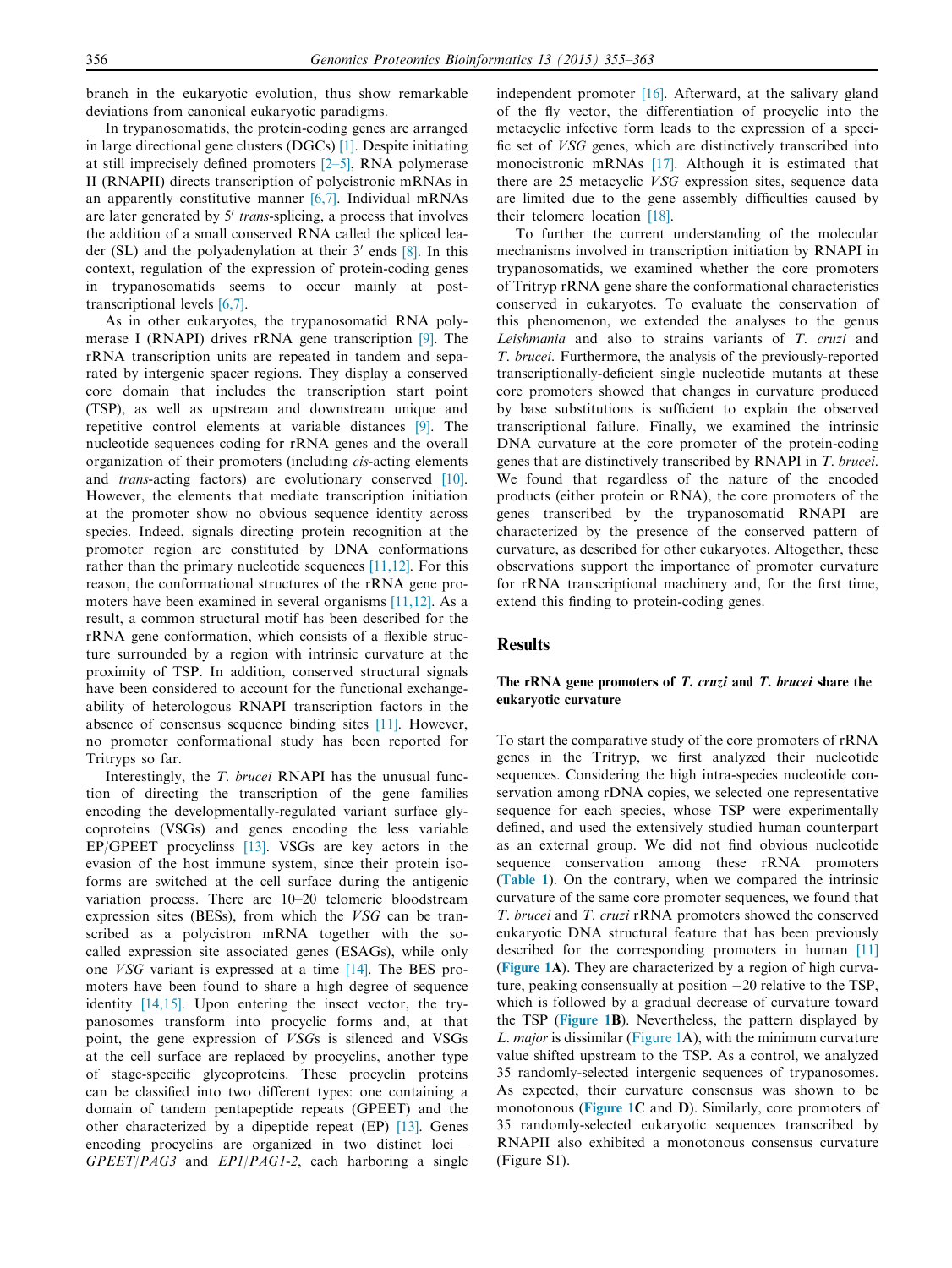<span id="page-2-0"></span>

| Table 1<br>Nucleotide similarity matrix for the TriTryp promoter sequences |  |
|----------------------------------------------------------------------------|--|
|----------------------------------------------------------------------------|--|

|            | H. sapiens | L. major | T. brucei | T. cruzi |
|------------|------------|----------|-----------|----------|
| H. sapiens |            |          |           |          |
| L. major   | 0.29       |          |           |          |
| T. brucei  | 0.30       | 0.27     |           |          |
| T. cruzi   | 0.41       | 0.34     | 0.33      |          |

Note: L. major (AF421555.1); T. cruzi (U89782.1); T. brucei (AF416290.1). H. sapiens (X01547) was used as an external control.



Figure 1 Intrinsic curvature profiles for rRNA gene promoters in Tritryps

Intrinsic curvature for the core promoters of indicated  $rRNA$  genes in the 100-bp regions centered at the TSP  $(+1)$  in Tritryps. A. Intrinsic curvature of the individual core promoters of rRNA genes from T. brucei (red), T. cruzi (green), L. major (gray), and H. sapiens (black). GenBank accession numbers for these sequences are listed in Table 1. **B.** Average intrinsic curvature average of the T. cruzi and T. brucei core promoters of rRNA genes shown in A. The human profile is shown as a solid black line. The divergent L. major profile is shown as a solid gray line. At each nucleotide position, dots and vertical bars represent average curvature and standard deviation respectively. C. Intrinsic curvature of 35 randomly-selected intergenic sequences in T. brucei. D. Average intrinsic curvature of the 35 intergenic sequences shown in C. In panels B and D, dots and vertical bars at each nucleotide position represent average curvature and standard deviation, respectively. The vertical dashed lines at  $+1$  in A and B mark the position of the TSP. Curvature is expressed as degrees (deg.) per helical turn. TSP, transcription start point.

#### The curvature of the rRNA gene promoters is conserved within the Leishmania genus

The shifted intrinsic curvature profile observed in the L. major promoter shown in Figure 1A prompted us to study whether this was a peculiarity of this species. Since the core promoter and TSP for rRNA genes in *Leishmania* other than *L. major* have been also experimentally determined (e.g., L. donovani [\[19\]](#page-7-0), *L. amazonensis*, *L. mexicana* [\[20\]](#page-7-0), and *L. chagasi* [\[21\]](#page-7-0)), we investigated the curvature profiles in these species as well. These sequences have a nucleotide identity ranging 0.5–1 (Table S1). Despite the varied sequence similarity, they showed a very similar intrinsic curvature profile, which consists of two peaks enclosing a valley with a minimum located 10–14 nt upstream to the TSP ([Figure 2](#page-3-0)). Therefore, such a pattern could be considered as a genus-specific characteristic of the rRNA core promoter, which distinguishes Leishmania from T. cruzi and T. brucei.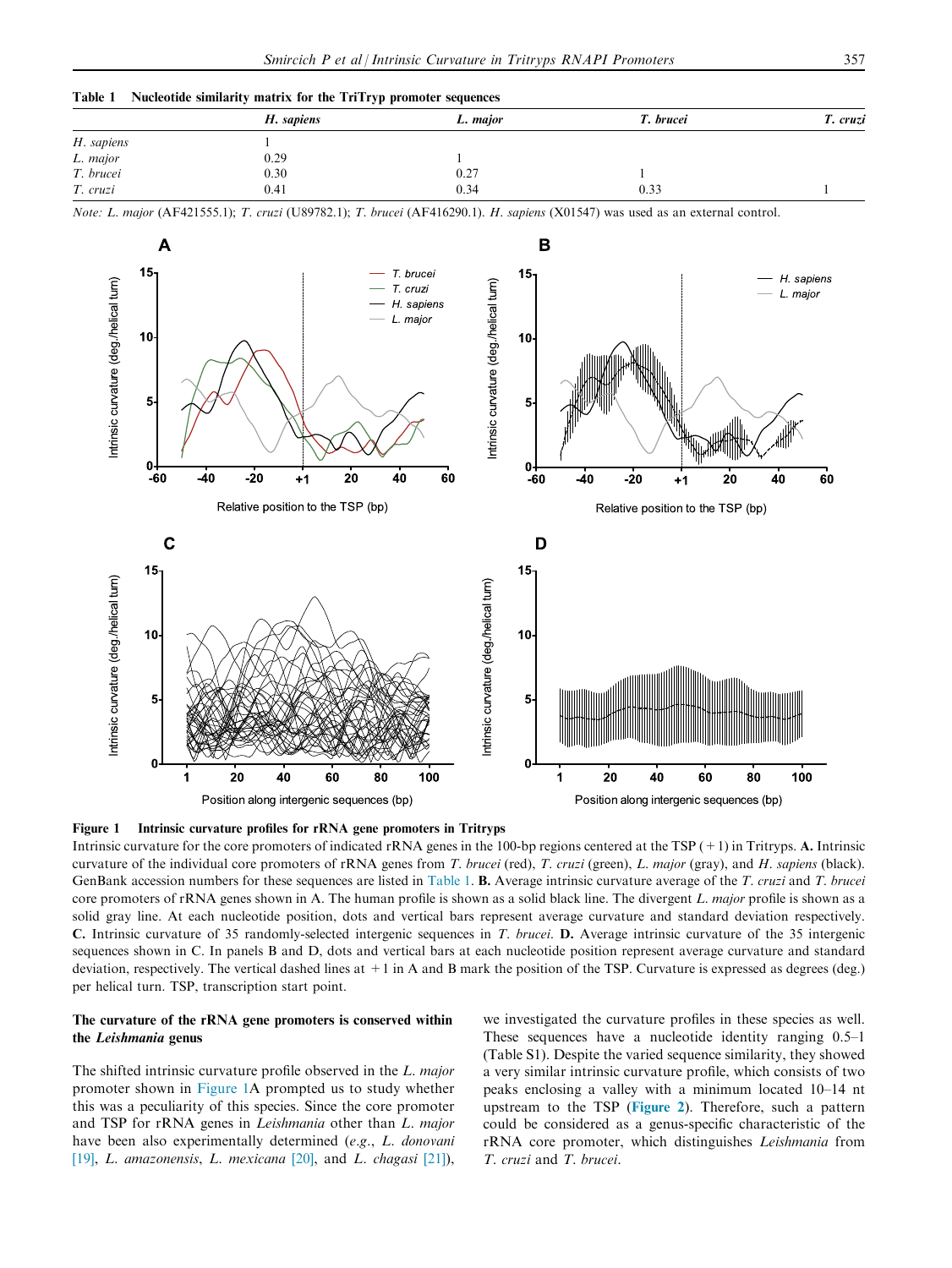<span id="page-3-0"></span>

Figure 2 Intrinsic curvature profiles around the TSPs for rRNA gene promoters in Leishmania

Intrinsic curvature for the core promoters of indicated rRNA genes in the 100-bp regions centered at the TSP in Leishmania. A. Individual intrinsic curvature for the core promoters of selected rRNA genes of several Leishmania genera including T. amazonensis (red), L. donovani (green), L. major (black), and L. mexicana (blue). See Materials and Methods and Table S6 for the GenBank accession numbers of the sequences used. **B.** Average intrinsic curvature of the five core promoters of rRNA genes shown in A. At each nucleotide position, dots and vertical bars represent average curvature and standard deviation, respectively. The vertical dashed lines at  $+1$  in both panels mark the position of the TSP. Curvature is expressed as degrees (deg.) per helical turn. TSP, transcription start point.

#### The rRNA gene promoter curvature is conserved within T. cruzi strains

In the case of  $T$ . *cruzi*, the rRNA promoter for various strains has been sequenced [\[22\]](#page-7-0) and their TSPs have been experimentally determined [\[23,24\]](#page-7-0). The nucleotide identity among these sequences ranges 0.75–1 (Table S2). We found that the intrinsic curvature pattern of the core promoters is conserved among these various T. cruzi strains (Figure 3A). Particularly, a peak or shoulder of intrinsic curvature is observed at position  $-10$ of the different strains and is conspicuous in the consensus (Figure 3B). As a proof of principle, we compared the curvature of an early proposed TSP of the T. cruzi Cl strain [\[25\],](#page-7-0) located approximately 300 nucleotides downstream from the currently accepted TSP, which was demonstrated to contribute little, if any, to the transcriptional activity [\[24,26\]](#page-7-0). Accordingly, we found that the intrinsic curvature pattern for this controversial promoter is quite divergent from the consensus (see the solid line in Figure 3B).

Given the availability of studies on mutations near the TSP of the rRNA gene from the Mexican strain la Cruz Jalisco  $(T.\text{cruzi I})$  [\[27\],](#page-8-0) we sought to correlate effect of these mutations on the transcriptional activity with their ability to modify the intrinsic curvature pattern of the core promoter. Using a





Intrinsic curvature for the core promoters of indicated rRNA genes in the 100-bp regions centered at the TSP in T. cruzi. A. Individual intrinsic curvature for the core promoters of rRNA genes of 13 different T. cruzi strains. In cases where sequences are identical in the analyzed region, only one profile was plotted (see Table S2). See Materials and Methods and Table S6 for the GenBank accession numbers of the sequences used. B. Average intrinsic curvature of the core promoters of the rRNA genes shown in A, besides the pattern of a nonactive rRNA core promoter described in [\[25\]](#page-7-0) is shown as a black solid line. Dots and vertical bars at each nucleotide position represent average curvature and standard deviation, respectively. The vertical dashed lines at  $+1$  in A and B mark the position of the TSP. Curvature is expressed as degrees (deg.) per helical turn. TSP, transcription start point.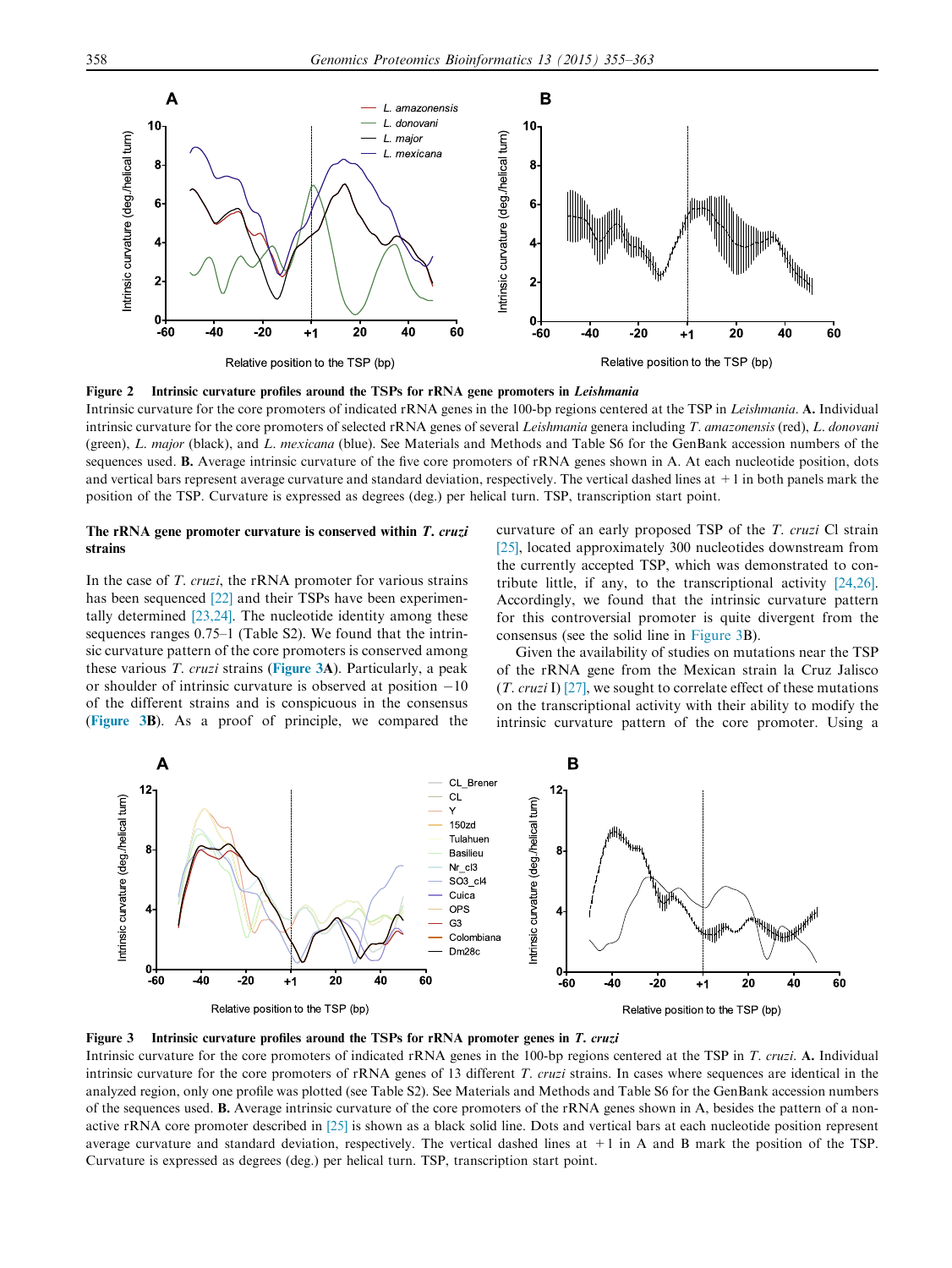

Figure 4 Intrinsic curvature profiles around the TSPs for mutant rRNA genes promoters in T. cruzi Intrinsic curvature for the core promoters of indicated rRNA genes in the 100-bp regions centered at the TSP in T. cruzi. A. Mutations at the transcription start region (see [\[27\]\)](#page-8-0). M16 (Construct 16) is a down-regulating mutant, whereas M17 (Construct 17) is an up-regulating mutant [\[27\]](#page-8-0). **B.** Four down-regulating point mutations at the transcription start region, M20–M23 (see [\[27\]\)](#page-8-0). The vertical dashed lines at +1 in both panels mark the position of the TSP. Curvature is expressed as degrees (deg.) per helical turn. TSP, transcription start point.

reporter gene approach, Figueroa-Angulo et al. [\[27\]](#page-8-0) found that the simultaneous substitution of six base pairs (bp) around the  $TSP(-1 \text{ to } +5)$  produced a virtually inactive promoter (Construct 16). Interestingly, the intrinsic curvature pattern of this construct's core promoter clearly differs from the wild type (Figure 4A), with obvious loss of intrinsic curvature at the position  $-10$ . Meanwhile, the point mutation at position  $-3$ (Construct 17), which increases the promoter activity (124%), shows an increased intrinsic curvature at this position (Figure 4A). Figueroa-Angulo et al. also observed that substitutions at the three experimentally-detected TSPs  $(+1, +2,$ and +4, Constructs 20, 21, and 23) produced defective promoters (remaining activity of 10%, 41%, and 28%, respectively). Besides, the substitution at the position  $+3$  (Constructs 22) also produced a reduced promoter activity (remaining activity of 38%) [\[27\].](#page-8-0) We found that these four substitutions (Constructs 20–23) yield a decreased intrinsic curvature at the position  $-10$  (Figure 4B), reinforcing the relevance of the intrinsic curvature at this position. In addition, these mutations cause a reduction of the deepness of the intrinsic curvature valley observed between positions  $+1$  and  $+15$  in comparison with the wild type sequence. Concordantly, two nucleotide substitutions that do not markedly modify the wild type intrinsic curvature consensus (Constructs 25 and 26) only slightly affect the promoter activity (87% and 83%, respectively) (Figure S2). The remaining three substitutions tested in this study (Constructs 18, 19, and 24) reduced the promoter activity without obvious alteration of the curvature pattern relative to the wild type sequence (Figure S2), suggesting that additional perturbations of the promoter, such as loss of primary sequence motives, might take place for these mutants. In summary, the transcriptional activities for 8 out of the 11 mutants studied are in agreement with their intrinsic curvature profiles.

#### The promoters of most RNAPI transcribed protein-coding genes RNAPI in T. brucei share the conserved eukaryotic curvature

As for *T. cruzi*, analysis of *T. brucei* genomic data (*T. brucei* Lister 427, T. brucei TREU 927, and T. brucei gambiense DAL972) showed that rRNA core promoters have highly similar sequence (identity 0.97–0.99, Table S3) and curvature ([Figure 5A](#page-5-0) and B). In order to examine whether this curvature profile is also conserved at the promoters of the protein-coding genes that are transcribed by RNAPI, we analyzed the intrinsic curvature of the core promoters of the genes encoding major surface proteins: the VSGs of the metacyclic and bloodstream form of the parasite, and the acidic repetitive proteins GPEET and EP1 of the procyclic form. We found that the core promoters of the genes encoding the metacyclic and bloodstream VSGs, and the EP1, share a curvature pattern that is closely similar to that of the rRNA promoters ([Figure 5C](#page-5-0) and D), in spite of the lack of nucleotide sequence conservation [\[28\]](#page-8-0) (identity 0.31–0.47, Table S4). Meanwhile, the curvature displayed by the GPEET promoter is different, which lacks the valley of curvature toward the TSP as observed in the other promoters [\(Figure 5C](#page-5-0) and D, dotted line). This difference is noticeable, despite its high sequence similarity to the EP1 promoter (identity of 0.945, Table S4).

Reinforcing these findings, all the core promoters of the VSG BES from the large repertoire identified in T. brucei 427 [\[15\]](#page-7-0) display the conserved rRNA curvature profile, although sequence variations are present (Figure S3 and Table S5).

#### **Discussion**

Trypanosomatids are interesting biological models for basic research due to their remarkable deviations from eukaryotic molecular paradigms. Transcription initiation constitutes one of such peculiarities, where a group of highly expressed T. brucei protein-coding genes (VSG and procyclins) is known to be transcribed by RNAPI. The trypanosomatid RNAPI promoters of the rRNA and of the T. brucei RNAPI dependent protein-coding genes have been defined and well characterized (recently reviewed in [\[9\]\)](#page-7-0). It is well established that signals directing transcription initiation by RNAPI are constituted by evolutionarily-conserved DNA secondary structures rather than the sequences [\[10–12\]](#page-7-0). Particularly, existence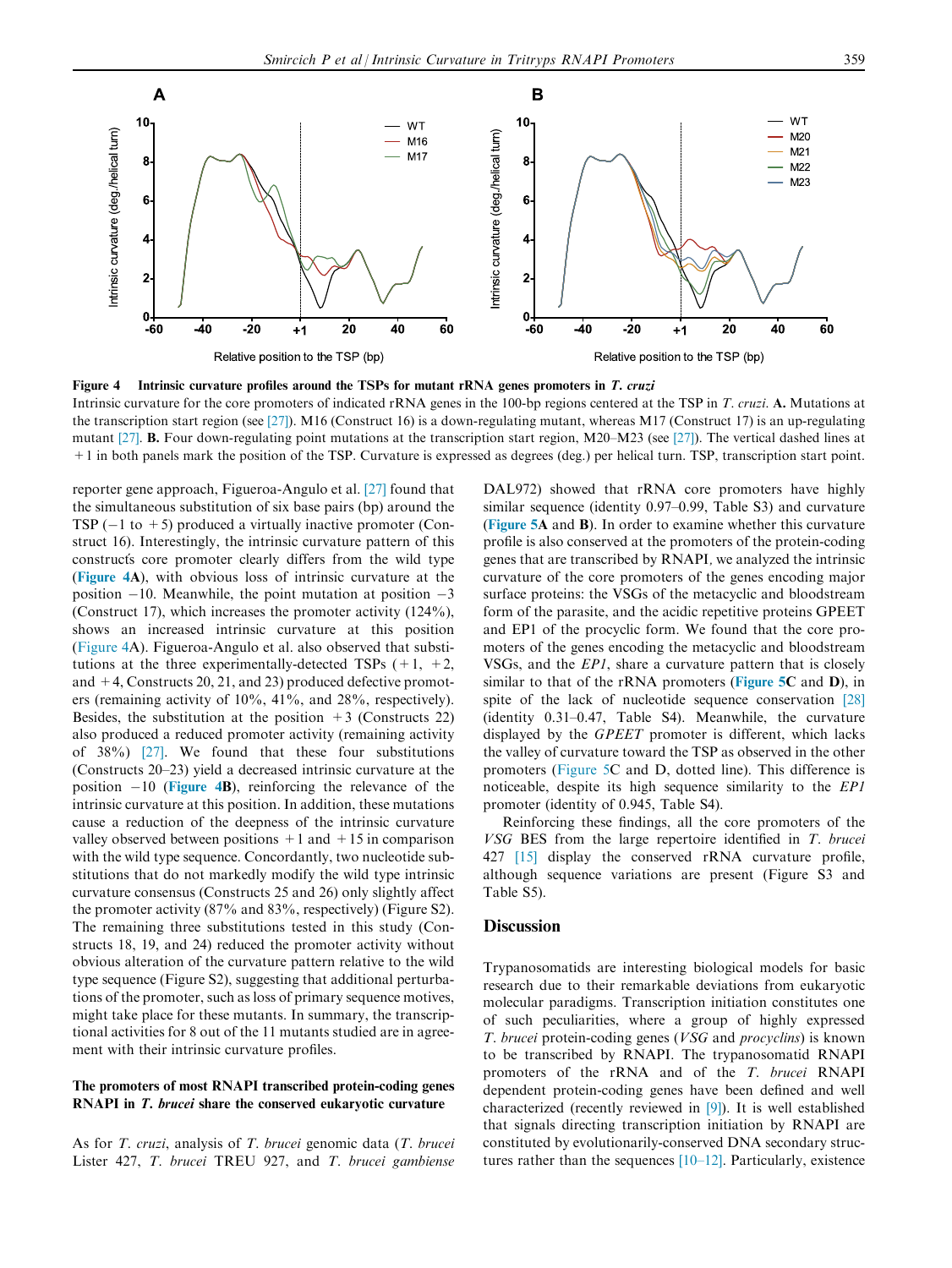<span id="page-5-0"></span>

Figure 5 Intrinsic curvature profiles around the TSPs for genes transcribed by RNAPI in T. brucei

Intrinsic curvature for the core promoters of indicated rRNA genes in the 100-bp regions centered at the TSP in T. brucei. A. Intrinsic curvature of the individual core promoters of rRNA genes for T. brucei Lister 427, T. brucei TREU 927, T. brucei gambiense DAL972. B. Average intrinsic curvature of the core promoters of rRNA genes shown in A. Dots and vertical bars at each nucleotide position represent average curvature and standard deviation, respectively. C. Individual intrinsic curvature around the TSP for all the RNAPI-transcribed promoters in T. brucei. Sequence FM162566 (green) was chosen as a representative VSG BES promoter. See Materials and Methods and Table S6 for the GenBank accession numbers of the remaining sequences. D. Average intrinsic curvature average around the TSP for all the genes transcribed by RNAPI in T. brucei except GPEET (rDNA, VSG, MVSG, and EP1), vertical lines represent the standard deviation for each position. In panels C and D, the intrinsic curvature of human rRNA promoter was included as a reference (solid black line). The vertical dashed lines at +1 in panels A-D mark the position of the TSP. Curvature is expressed as degrees (deg.) per helical turn. TSP, transcription start point.

of peaks of intrinsic curvature at the proximity of the TSP has been described in several species [\[10–12\]](#page-7-0). Nevertheless, the intrinsic curvature of RNAPI core promoter has not yet been studied in trypanosomatids. This is unfortunate since the conservation of a consensus pattern of promoter curvature in this early phylogenetic branch may provide further support to the secondary structure signaling of eukaryotic RNAPI core promoter. Furthermore, *T. brucei* is a unique organism, whose RNAPI is proved to drive the transcription of proteincoding genes [\[9\]](#page-7-0). Therefore, in order to further the current understanding of the molecular mechanisms involved in transcription initiation by RNAPI, we analyzed the intrinsic curvature of the Tritryp rRNA gene core promoters.

Our findings agree with the previous hypothesis that intrinsic curvature is fundamental for rRNA core promoter function [\[11\],](#page-7-0) and extend the conserved conformational pattern to the ancient eukaryotic protozoans. Indeed, a common profile of high peaks of intrinsic curvature surrounding a valley of reduced curvature close to the TSP was found for T. cruzi, T. brucei, and L. major. In addition, the Tritryp pattern closely resembles that of the human counterpart. Although the predicted curvature of the Leishmania promoter is relatively dissimilar, which is comparatively shifted 10–14 nt upstream, it is well conserved among L. donovani, L. amazonensis, L. mexicana, L. chagasi, and L. major. This observation is in agreement with lack of heterologous RNAPI promoter activity between Leishmania and Trypanosomes [\[29\],](#page-8-0) which contrasts with the exchangeability within *Leishmania* genus and within Trypanosome promoters. Indeed, for these cases, strain heterologous RNAPI promoters have been proved to be functional [\[21\]](#page-7-0). It is worth mentioning that the Leishmania genome exhibits structural peculiarities that set these organisms apart from other eukaryotes and even from their close related trypanosomatids. Leishmania has different base composition,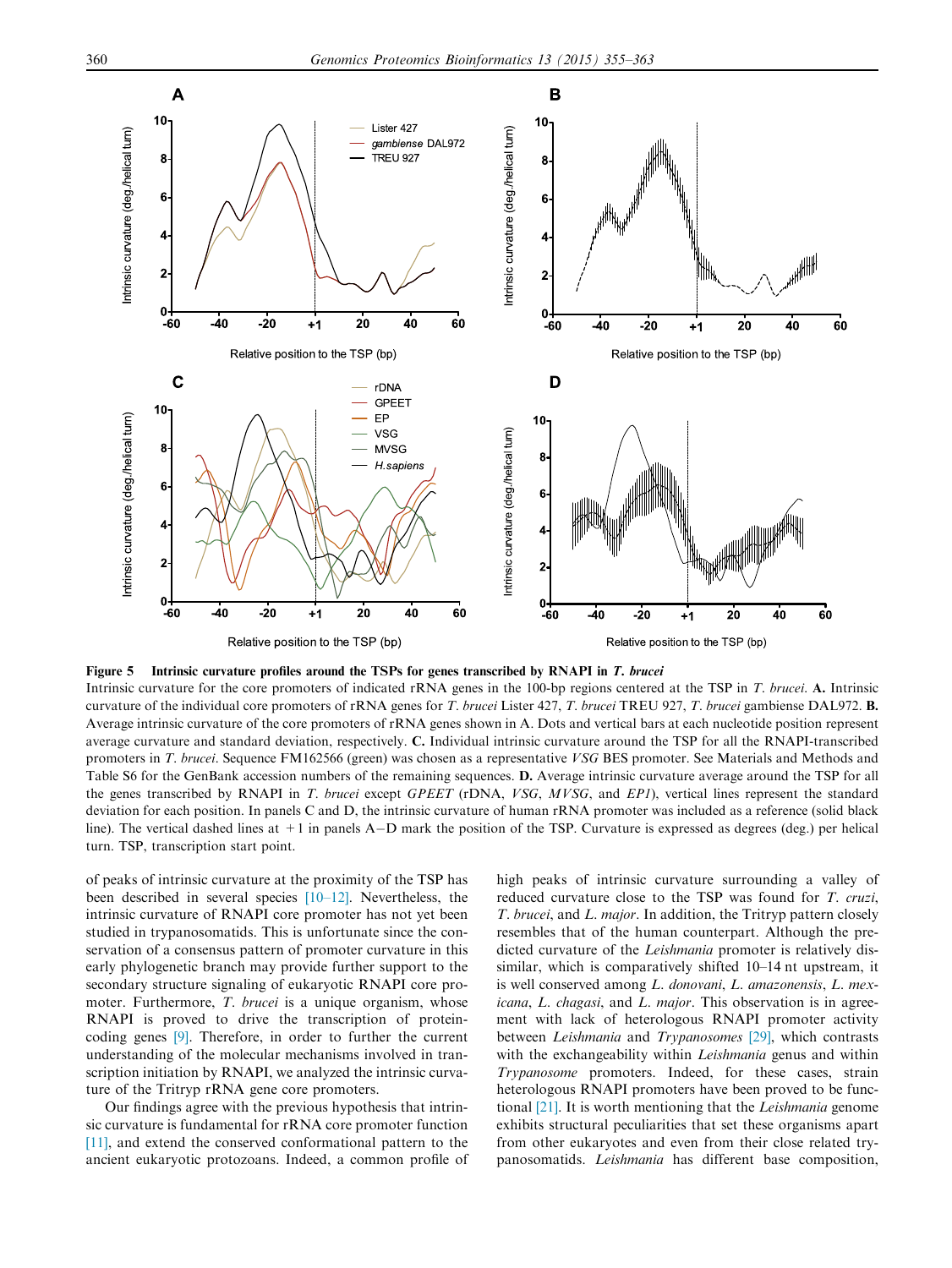unique association of  $G + C$  skew with the coding strand [\[30\]](#page-8-0). and the particular genomic curvature showing a low proportion of high intrinsic curvature regions [\[5\],](#page-7-0) which may underlay this observation for reasons still not understood. According to the current study, we speculate that the existence of a certain level of species-specific RNAPI promoter curvature might be related to the particular genome characteristics.

The pattern of high peaks surrounding a valley of intrinsic curvature close to the TSP at the core promoter of the rRNA gene is also conserved within at least 10 different T. cruzi strains. Nonetheless, the relevance of the conformational pattern is not only supported by its wide conservation among parasite strains, but also by its functional correlation with the promoter activity of the previously-reported mutants [\[27\]](#page-8-0). Remarkably, a substitution, which increases the in vitro promoter activity (Construct 17  $[27]$ ), is present in several T. cruzi strains (Y, 150zd, Tulahuen, Basilieu, Nr\_cl3, and SO3\_cl4) and leads to the increased intrinsic curvature at position  $-10$ . On the other hand, five downregulating mutations (Construct 16, 20, 21, 22, and 23 [\[27\]](#page-8-0)) reduce the expected intrinsic curvature peak/shoulder at position  $-10$  and smoothen the deepness of the valley close to the TSP. These changes may set flexibility constraints at the initiation regions, which in turn may prevent the bending that precedes transcription initiation in RNAPI promoters, thus contributing to the loss of promoter activity. Meanwhile, the intrinsic curvature fails to explain the reduction in transcription activity for three point mutations, which apparently do not introduce changes at this level (Figure S2). It is worth to note that mutations may also affect other steps of the transcription machinery assembly and functioning. Remarkably, none of the mutants that are predicted to modify DNA curvature at the core promoter were neutral to the transcriptional activity assay. Globally, these findings point out to the putative usefulness of the intrinsic curvature analysis for the prediction of functional RNAPI promoters.

The genes encoding the abundant stage-specific glycoproteins exposed at the cell surface (VSGs and EP/GPEET procyclins) are also transcribed by RNAPI in T. brucei [\[9\]](#page-7-0). Interestingly, the core promoters of these genes exhibit a curvature profile similar to the eukaryotic rRNA gene core promoter consensus. This indicates that the secondary structure of the RNAPI-driven promoters is an inherent requirement for transcription machinery assembly independent of the nature of the transcribed product (either rRNA or mRNA).

Early studies have shown that, in spite of the absence of sequence conservation, functional RNAPI hybrid promoters could be obtained in trypanosomatids depending on nucleotide spacing constraints [\[16\]](#page-7-0). These results could be explained if promoter functionality relies on DNA conformational requirements such as the curvature features revealed by our analysis. While the requisite of specific TFs for the assembly of RNAPI machinery at the different core promoters could justify the absence of sequence conservation, competition experiments have evidenced that this is not the case, because TFs seem to be greatly shared among these promoters [\[16\]](#page-7-0). Since different nucleotide sequence arrangements can lead to similar secondary structures [\[31\]](#page-8-0), our observations are compatible with the existence of conserved conformational signals at the RNAPI promoter. The absence of primary sequence elements observed in rRNA promoters of eukaryotes is remarked in T. brucei, where the promoters for rRNA and protein-coding genes have extensively diverged in sequence composition. However, our results suggest that a selection pressure acts to strictly maintain their conformation. Indeed, different variants with no consequences on the intrinsic curvature are naturally present in the T. brucei VSG core promoters. These constitute ''conformationally-silent single nucleotide variants". Meanwhile, artificially-induced single point mutations affecting the intrinsic curvature pattern of the T. cruzi rRNA gene promoter have been proved to disturb the transcriptional activity.

While intrinsic curved DNA most likely functions as a signal for TF recognition or interaction and/or facilitates the formation of the open promoter complex [\[31\],](#page-8-0) the exact role of such curvature in trypanosomatid RNAPI core promoters needs to be further addressed.

In summary, our results indicate that the RNAPI core promoters of kinetoplastids conserve the eukaryotic intrinsic curvature features, not only for the rRNA genes, but also for the protein-coding genes transcribed by RNAPI.

#### Materials and methods

Promoter sequences were aligned and the similarities were calculated by using the Emboss suite [\[32\]](#page-8-0). To calculate the sequence-dependent DNA curvature, we used "bend-it®", an automated prediction resource based on algorithms developed using the helical asymmetry of trinucleotides, available at DNAtools server [\[33\]](#page-8-0) [\(http://www.icgeb.trieste.it/dna\)](http://www.icgeb.trieste.it/dna). The curvature is expressed as degrees per helical turn  $(10.5^{\circ}/\text{helical})$ turn =  $1^{\circ}/\text{basepair}$ ).

A summary of the accession numbers of the sequences used in the present study is given in Table S6.

We obtained the rRNA promoter region for T. brucei Lister strain 427 from the NCBI (GenBank accession No. AF416290. 1), whose TSP was previously mapped [\[34\].](#page-8-0) The corresponding regions for T. brucei TREU927 and T. brucei gambiense DAL972 were obtained by blast homology search in the TritrypDB database (TSPs are located in chromosome 3, base 901,732 and chromosome 7, base 1,995,894, respectively).

Promoter sequences described for T. cruzi strains CL Brener, CL, Y, 150zd, Tulahuen, Basilieu, Nr cl3, SO3 cl4, Cuica, OPS, G3, Colombiana, and Dm28c [\[22\]](#page-7-0) were analyzed. Their sequences have the consecutive GenBank accession No. (U89776.1–U89788.1). The major TSP for the T. cruzi promoter mapped by Figueroa-Angulo et al. was used [\[24,26\]](#page-7-0).

Leishmania promoter sequences used in this study were retrieved from the NCBI database as well (GenBank accession No. AF421555 for *L. major* [\[20\]](#page-7-0), AF421554 for *L. mexicana* [\[20\]](#page-7-0), L38572.1 for *L. donovani* [\[35\]](#page-8-0), U21687 for *L amazonensis* [\[36\]](#page-8-0), and U42465 for L. donovani chagasi [\[21\]\)](#page-7-0). The TSPs were defined according to Andrade-Stempliuk et al. [\[20\]](#page-7-0).

For the analysis of the T. brucei surface protein genes promoters, we obtained the sequences of all the BES of T. brucei 427 described by Hertz-Fowler et al. [\[15\]](#page-7-0), which are available through the EMBL-EBI (accession No. FM162566– FM162583). The TSPs were mapped according to Zomerdijk et al. [\[37\].](#page-8-0) In addition, promoter sequences for genes encoding metacyclic VSGs were obtained from the NCBI (GenBank accession No. AJ486955.1) for the analysis with TSP experimentally determined previously [\[38\].](#page-8-0) Similarly, for genes encoding procyclins, GPEET (GenBank accession No. S60066.1) and *EP1* (GenBank accession No. M38222.1) were analyzed [\[16\].](#page-7-0)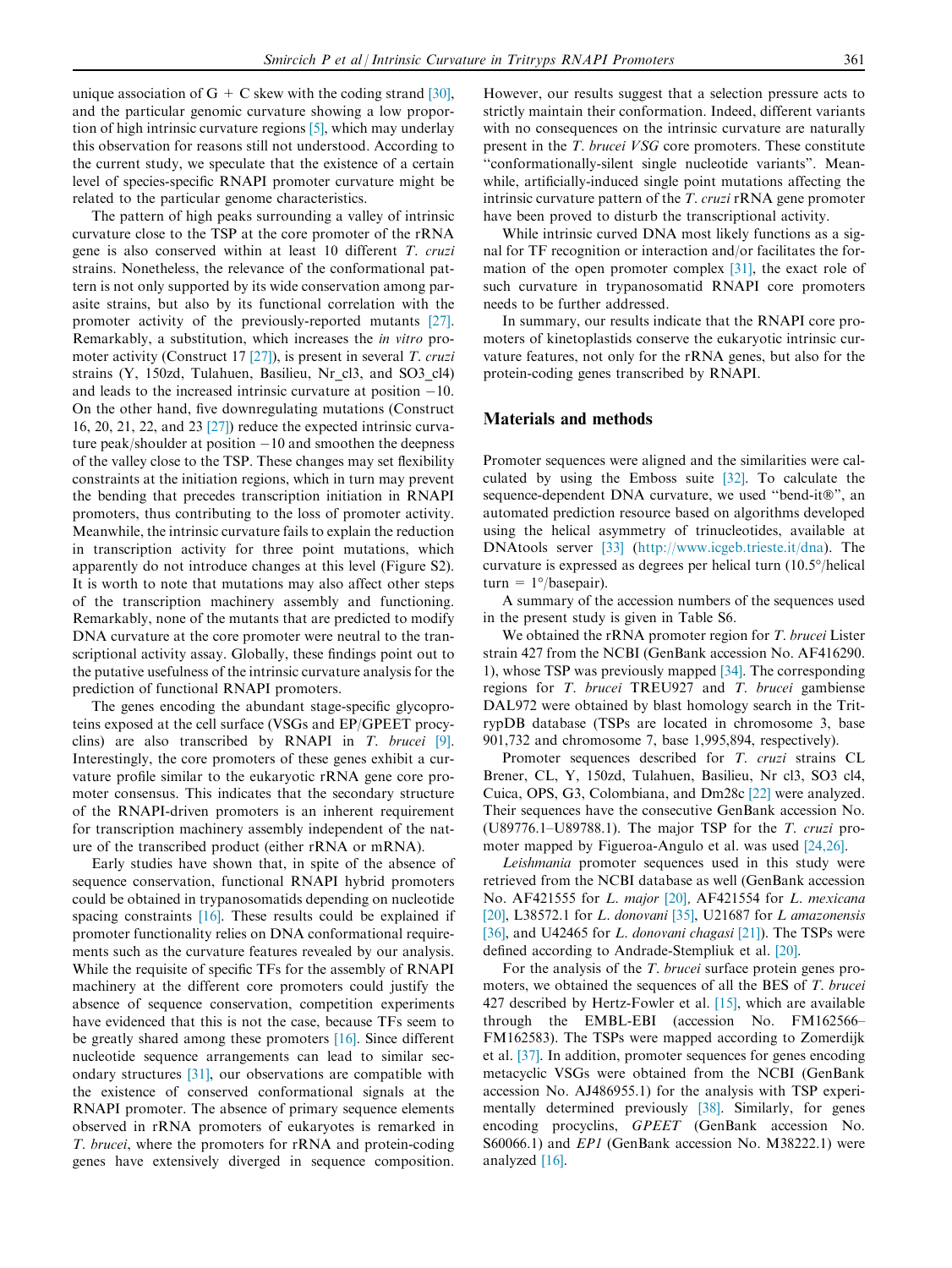<span id="page-7-0"></span>The previously-characterized human rRNA promoter (GenBank accession No. X01547 [\[39\]\)](#page-8-0) was used as a reference [11], whereas 35 randomly-selected human RNAPII promoters were downloaded from the Eukaryotic Promoter Database ([http://epd.vital-it.ch/\)](http://epd.vital-it.ch/) as nonspecific controls (gene IDs: ABI3BP\_1, ACKR3\_1, ACTB\_1, ACTC\_1, ADM\_1, AGR2\_1, AKR1B1\_1, DEPP\_1, ELF3\_1, EMR2\_2, FGA\_1, FLT1\_1, FOS\_1, GAL\_1, H2AFX\_1, H32\_1, HSPCA\_1, ID1\_1, IFNA2\_1, IGF2\_7, IGFBP3\_1, LTB\_1, RCAN1\_3, RNASE2\_2, RPS18\_1, S100A12\_1, SDC4\_1, TLR6\_1, TM4SF20\_1, TMED1\_1, TNFRSF10D\_1, UBD\_1, WFDC2\_1, WISP2\_1, and YBX3\_1).

#### Authors' contributions

BG conceived and designed the study. PS obtained the data, whereas PS, MD, and BG analyzed and/or interpreted the data. All authors participated in manuscript writing, read and approved the final manuscript.

#### Competing interests

The authors have declared no competing interests.

#### Acknowledgments

This work was financially supported by the Programa de Desarrollo de las Ciencias Básicas (PEDECIBA) Uruguay, the Comisión Sectorial de Investigación Científica (CSIC) de la Universidad de la República (UdelaR) Uruguay (Grant No. CSIC-C635 348), and the Agencia Nacional de Investigación e Innovación (ANII) Uruguay.

#### Supplementary material

Supplementary material associated with this article can be found, in the online version, at [http://dx.doi.org/10.1016/j.](http://dx.doi.org/10.1016/j.gpb.2015.09.005) [gpb.2015.09.005.](http://dx.doi.org/10.1016/j.gpb.2015.09.005)

#### **References**

- [1] [El-Sayed NM, Myler PJ, Blandin G, Berriman M, Crabtree J,](http://refhub.elsevier.com/S1672-0229(15)00169-2/h0005) [Aggarwal G, et al. Comparative genomics of trypanosomatid](http://refhub.elsevier.com/S1672-0229(15)00169-2/h0005) [parasitic protozoa. Science 2005;309:404–9.](http://refhub.elsevier.com/S1672-0229(15)00169-2/h0005)
- [2] [Martinez-Calvillo S, Yan S, Nguyen D, Fox M, Stuart K, Myler](http://refhub.elsevier.com/S1672-0229(15)00169-2/h0010) PJ. Transcription of Leishmania major [Friedlin chromosome 1](http://refhub.elsevier.com/S1672-0229(15)00169-2/h0010) [initiates in both directions within a single region. Mol Cell](http://refhub.elsevier.com/S1672-0229(15)00169-2/h0010) [2003;11:1291–9](http://refhub.elsevier.com/S1672-0229(15)00169-2/h0010).
- [3] [Worthey EA, Martinez-Calvillo S, Schnaufer A, Aggarwal G,](http://refhub.elsevier.com/S1672-0229(15)00169-2/h0015) [Cawthra J, Fazelinia G, et al.](http://refhub.elsevier.com/S1672-0229(15)00169-2/h0015) Leishmania major chromosome 3 [contains two long convergent polycistronic gene clusters separated](http://refhub.elsevier.com/S1672-0229(15)00169-2/h0015) [by a tRNA gene. Nucleic Acids Res 2003;31:4201–10.](http://refhub.elsevier.com/S1672-0229(15)00169-2/h0015)
- [4] [Kolev NG, Franklin JB, Carmi S, Shi H, Michaeli S, Tschudi C.](http://refhub.elsevier.com/S1672-0229(15)00169-2/h0020) [The transcriptome of the human pathogen](http://refhub.elsevier.com/S1672-0229(15)00169-2/h0020) Trypanosoma brucei at [single-nucleotide resolution. PLoS Pathog 2010;6:e1001090.](http://refhub.elsevier.com/S1672-0229(15)00169-2/h0020)
- [5] [Smircich P, Forteza D, El-Sayed NM, Garat B. Genomic analysis](http://refhub.elsevier.com/S1672-0229(15)00169-2/h0025) [of sequence-dependent DNA curvature in](http://refhub.elsevier.com/S1672-0229(15)00169-2/h0025) Leishmania. PLoS One [2013;8:e63068.](http://refhub.elsevier.com/S1672-0229(15)00169-2/h0025)
- [6] [Martinez-Calvillo S, Vizuet-de-Rueda JC, Florencio-Martinez](http://refhub.elsevier.com/S1672-0229(15)00169-2/h0030) [LE, Manning-Cela RG, Figueroa-Angulo EE. Gene expression](http://refhub.elsevier.com/S1672-0229(15)00169-2/h0030) [in trypanosomatid parasites. J Biomed Biotechnol](http://refhub.elsevier.com/S1672-0229(15)00169-2/h0030) [2010;2010:525241](http://refhub.elsevier.com/S1672-0229(15)00169-2/h0030).
- [7] [Clayton C. The regulation of trypanosome gene expression by](http://refhub.elsevier.com/S1672-0229(15)00169-2/h0035) [RNA-binding proteins. PLoS Pathog 2013;9:e1003680.](http://refhub.elsevier.com/S1672-0229(15)00169-2/h0035)
- [8] [Kramer S. Developmental regulation of gene expression in the](http://refhub.elsevier.com/S1672-0229(15)00169-2/h0040) [absence of transcriptional control: the case of kinetoplastids. Mol](http://refhub.elsevier.com/S1672-0229(15)00169-2/h0040) [Biochem Parasitol 2012;181:61–72.](http://refhub.elsevier.com/S1672-0229(15)00169-2/h0040)
- [9] [Hernandez R, Cevallos AM. Ribosomal RNA gene transcription](http://refhub.elsevier.com/S1672-0229(15)00169-2/h0045) [in trypanosomes. Parasitol Res 2014;113:2415–24.](http://refhub.elsevier.com/S1672-0229(15)00169-2/h0045)
- [10] [Paule MR, White RJ. Survey and summary: transcription by](http://refhub.elsevier.com/S1672-0229(15)00169-2/h0050) [RNA polymerases I and III. Nucleic Acids Res 2000;28:1283–98.](http://refhub.elsevier.com/S1672-0229(15)00169-2/h0050)
- [11] [Marilley M, Pasero P. Common DNA structural features exhib](http://refhub.elsevier.com/S1672-0229(15)00169-2/h0055)[ited by eukaryotic ribosomal gene promoters. Nucleic Acids Res](http://refhub.elsevier.com/S1672-0229(15)00169-2/h0055) [1996;24:2204–11](http://refhub.elsevier.com/S1672-0229(15)00169-2/h0055).
- [12] [Roux-Rouquie M, Marilley M. Modeling of DNA local param](http://refhub.elsevier.com/S1672-0229(15)00169-2/h0060)[eters predicts encrypted architectural motifs in](http://refhub.elsevier.com/S1672-0229(15)00169-2/h0060) Xenopus laevis [ribosomal gene promoter. Nucleic Acids Res 2000;28:3433–41](http://refhub.elsevier.com/S1672-0229(15)00169-2/h0060).
- [13] [Lee MG, Van der Ploeg LH. Transcription of protein-coding](http://refhub.elsevier.com/S1672-0229(15)00169-2/h0065) [genes in trypanosomes by RNA polymerase I. Annu Rev](http://refhub.elsevier.com/S1672-0229(15)00169-2/h0065) [Microbiol. 1997;51:463–89](http://refhub.elsevier.com/S1672-0229(15)00169-2/h0065).
- [14] [Becker M, Aitcheson N, Byles E, Wickstead B, Louis E,](http://refhub.elsevier.com/S1672-0229(15)00169-2/h0070) [Rudenko G. Isolation of the repertoire of](http://refhub.elsevier.com/S1672-0229(15)00169-2/h0070) VSG expression site [containing telomeres of](http://refhub.elsevier.com/S1672-0229(15)00169-2/h0070) Trypanosoma brucei 427 using transfor[mation-associated recombination in yeast. Genome Res](http://refhub.elsevier.com/S1672-0229(15)00169-2/h0070) [2004;14:2319–29](http://refhub.elsevier.com/S1672-0229(15)00169-2/h0070).
- [15] [Hertz-Fowler C, Figueiredo LM, Quail MA, Becker M, Jackson](http://refhub.elsevier.com/S1672-0229(15)00169-2/h0075) [A, Bason N, et al. Telomeric expression sites are highly conserved](http://refhub.elsevier.com/S1672-0229(15)00169-2/h0075) in Trypanosoma brucei[. PLoS One 2008;3:e3527](http://refhub.elsevier.com/S1672-0229(15)00169-2/h0075).
- [16] [Laufer G, Gunzl A. In-vitro competition analysis of procyclin](http://refhub.elsevier.com/S1672-0229(15)00169-2/h0080) [gene and variant surface glycoprotein gene expression site](http://refhub.elsevier.com/S1672-0229(15)00169-2/h0080) transcription in Trypanosoma brucei[. Mol Biochem Parasitol](http://refhub.elsevier.com/S1672-0229(15)00169-2/h0080) [2001;113:55–65](http://refhub.elsevier.com/S1672-0229(15)00169-2/h0080).
- [17] [Pays E, Lips S, Nolan D, Vanhamme L, Perez-Morga D. The](http://refhub.elsevier.com/S1672-0229(15)00169-2/h0085) VSG expression sites of Trypanosoma brucei[: multipurpose tools](http://refhub.elsevier.com/S1672-0229(15)00169-2/h0085) [for the adaptation of the parasite to mammalian hosts. Mol](http://refhub.elsevier.com/S1672-0229(15)00169-2/h0085) [Biochem Parasitol 2001;114:1–16.](http://refhub.elsevier.com/S1672-0229(15)00169-2/h0085)
- [18] [Taylor JE, Rudenko G. Switching trypanosome coats: what's in](http://refhub.elsevier.com/S1672-0229(15)00169-2/h0090) [the wardrobe? Trends Genet 2006;22:614–20](http://refhub.elsevier.com/S1672-0229(15)00169-2/h0090).
- [19] [Yan S, Lodes MJ, Fox M, Myler PJ, Stuart K. Characterization](http://refhub.elsevier.com/S1672-0229(15)00169-2/h0095) of the Leishmania donovani [ribosomal RNA promoter. Mol](http://refhub.elsevier.com/S1672-0229(15)00169-2/h0095) [Biochem Parasitol 1999;103:197–210.](http://refhub.elsevier.com/S1672-0229(15)00169-2/h0095)
- [20] [de Andrade Stempliuk V, Floeter-Winter LM. Functional](http://refhub.elsevier.com/S1672-0229(15)00169-2/h0100) [domains of the rDNA promoter display a differential recognition](http://refhub.elsevier.com/S1672-0229(15)00169-2/h0100) in Leishmania[. Int J Parasitol 2002;32:437–47](http://refhub.elsevier.com/S1672-0229(15)00169-2/h0100).
- [21] [Gay LS, Wilson ME, Donelson JE. The promoter for the](http://refhub.elsevier.com/S1672-0229(15)00169-2/h0105) [ribosomal RNA genes of](http://refhub.elsevier.com/S1672-0229(15)00169-2/h0105) Leishmania chagasi. Mol Biochem [Parasitol 1996;77:193–200](http://refhub.elsevier.com/S1672-0229(15)00169-2/h0105).
- [22] [Nunes LR, de Carvalho MR, Buck GA.](http://refhub.elsevier.com/S1672-0229(15)00169-2/h0110) Trypanosoma cruzi [strains partition into two groups based on the structure and](http://refhub.elsevier.com/S1672-0229(15)00169-2/h0110) [function of the spliced leader RNA and rRNA gene promoters.](http://refhub.elsevier.com/S1672-0229(15)00169-2/h0110) [Mol Biochem Parasitol 1997;86:211–24.](http://refhub.elsevier.com/S1672-0229(15)00169-2/h0110)
- [23] [Martinez-Calvillo S, Hernandez R.](http://refhub.elsevier.com/S1672-0229(15)00169-2/h0115) Trypanosoma cruzi ribosomal [DNA: mapping of a putative distal promoter. Gene](http://refhub.elsevier.com/S1672-0229(15)00169-2/h0115) [1994;142:243–7](http://refhub.elsevier.com/S1672-0229(15)00169-2/h0115).
- [24] [Stolf BS, Souto RP, Pedroso A, Zingales B. Two types of](http://refhub.elsevier.com/S1672-0229(15)00169-2/h0120) [ribosomal RNA genes in hybrid](http://refhub.elsevier.com/S1672-0229(15)00169-2/h0120) Trypanosoma cruzi strains. Mol [Biochem Parasitol 2003;126:73–80.](http://refhub.elsevier.com/S1672-0229(15)00169-2/h0120)
- [25] [Dietrich P, Soares MB, Affonso MH, Floeter-Winter LM. The](http://refhub.elsevier.com/S1672-0229(15)00169-2/h0125) Trypanosoma cruzi [ribosomal RNA-encoding gene: analysis of](http://refhub.elsevier.com/S1672-0229(15)00169-2/h0125) [promoter and upstream intergenic spacer sequences. Gene](http://refhub.elsevier.com/S1672-0229(15)00169-2/h0125) [1993;125:103–7](http://refhub.elsevier.com/S1672-0229(15)00169-2/h0125).
- [26] [Figueroa-Angulo E, Martinez-Calvillo S, Lopez-Villasenor I,](http://refhub.elsevier.com/S1672-0229(15)00169-2/h0130) [Hernandez R. Evidence supporting a major promoter in the](http://refhub.elsevier.com/S1672-0229(15)00169-2/h0130) Trypanosoma cruzi [rRNA gene. FEMS Microbiol Lett](http://refhub.elsevier.com/S1672-0229(15)00169-2/h0130) [2003;225:221–5](http://refhub.elsevier.com/S1672-0229(15)00169-2/h0130).